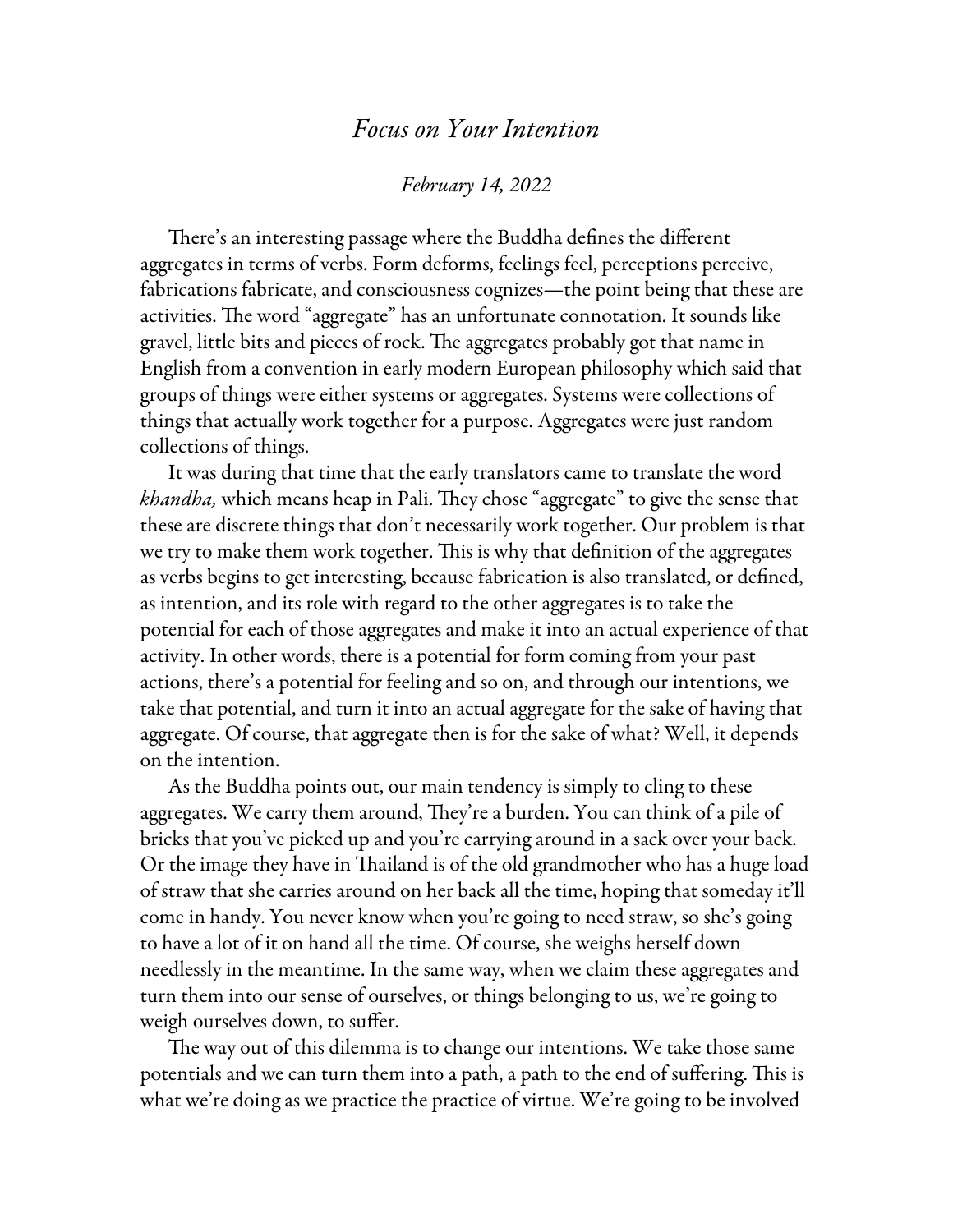in perceptions and feelings, and fabrications around our actions: telling our body to do this, telling the body to do that, telling it not to do this, not to do that, as a way of gaining some sense of our power here. By changing our intentions, these potentials turn into something else. Like the oil they found coming out of rocks in Pennsylvania back in the nineteenth century. At first, it was just a nuisance. Then they decided to make medicine out of it. They put it in bottles and sold it as medicine for you, even though it wasn't very good for you. Finally, someone realized you could use it to power things by burning it. That may not be a very good analogy because we've since found out that you create trouble when you burn oil that way, especially when you burn a lot of it. But it's an illustration of how something that was a nuisance can actually be put to use, or something that's put to a bad use can be turned around and put to a better use.

So it is with the aggregates, especially when we come to concentration. You've got the form of the body: the breath that you're focusing on; the feeling of pleasure you're trying to create by the way you focus; the perception of the breath as a whole-body process that helps you stay with the breath and helps that feeling of pleasure to spread through the body; the fabrication, the directed thought and evaluation by which you adjust the breath, adjust the mind, so they fit together just right. Even when you get past the first jhana, there will still be the intention to stay with the breath. That's also fabrication. Then there's consciousness, aware of all these things.

So you put all this together and try to make it as solid as you can because you want to use the state of concentration for a lot of purposes. One of them, to begin with, is learning how to pry yourself away from the hindrances.

It's a lot easier to let go of sensual desire, ill will, and the rest when you've got something good to hold on to. Then you can use those aggregates to analyze: What is that particular sensual desire made out of? What is that ill will made out of? Mainly, perceptions and feelings. Even the way you breathe will have an impact on some of those hindrances. It's part of the appeal, or part of the sense of urgency. When anger comes in, and you breathe in a way that's very uncomfortable, ordinarily you think, "I've just got to get it out of my system." Why? Because the breath has changed. But as you get into the state of concentration, you can step back and say, "I can change the way I breathe so that I'm not faced with the simple choice either of exploding or bottling up this uncomfortable energy in the body." There's a more skillful alternative. Just dissolve the tightness and tension in that way of breathing. So it's important that you get your concentration solid, and that you maintain your intention to be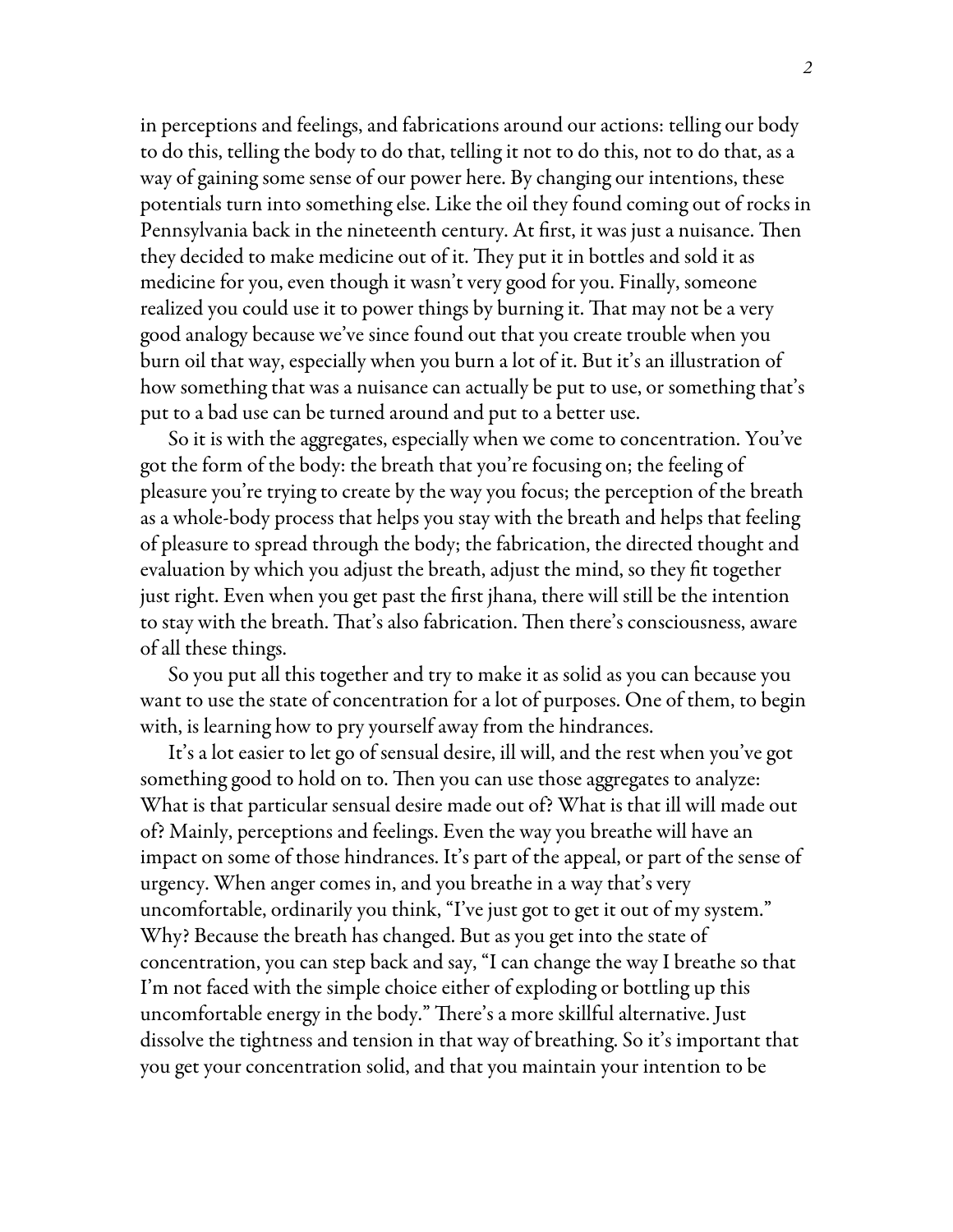concentrated, to be mindful as you go through the day, to make this your center of gravity.

There *will* come a time when you start changing your intention toward the concentration. You start taking it apart, too. But don't be in too great a hurry to do that, because there's other work that needs to be done first: peeling away your attachments to distractions. The Buddha wants to get you attached here at the concentration, so that when you finally do turn your attention on the fabricated nature of the concentration and start trying to develop dispassion for it and use the perceptions that would lead to dispassion, this will be your last attachment. You'll clearly see it as being inconstant: Even though there's a solid state of wellbeing, it has its ups and downs. It has to be maintained, which means there's stress involved in it. Thinking of it in those ways, you see it as not worthy of identifying with as you or yours. You simply watch the potentials for concentration as they have come to be, without turning them into concentration. You develop some dispassion for them, and because that's your last attachment, that's when you're freed.

Now, a lot of people want to go straight to that: seeing potentials as they have come to be, before you make something out of them. Sometimes this is translated as "seeing things as they are." But when the Buddha lists the stages in the practice, this knowledge and vision always comes after getting the mind in concentration. That's because you want to pry away your attachments to other things first, leaving only the concentration as your big attachment. Then, when you finally peel away your attachment here, and can let go of the discernment that did the peeling, you really are freed. There's nothing left to hold on to. Otherwise, if you simply note at the very beginning, "Well, yes, my concentration is inconstant because it hasn't been mastered," and think that it's wise or discerning to see its inconstancy, and that it's stressful and not-self, you just fall back to your old attachments.

The Buddha wants you to put yourself in a new place, with your concentration as the center of your sense of well-being. Then you work from there.

So the practice is largely a practice in training your intentions. And what are intentions? Your kamma. This is why the Buddha called himself a *kammavadin:* someone who teaches kamma, teaches action with a focus particularly on intentions in the mind. So be very careful about your intentions, how you engage with these various potentials that you find in your awareness.

One of the reasons why our lives are so scattered is because our intentions tend to be scattered. Now we're trying to bring some order to them, recognizing the intentions that will lead to attachment and clinging, i.e., more suffering; the